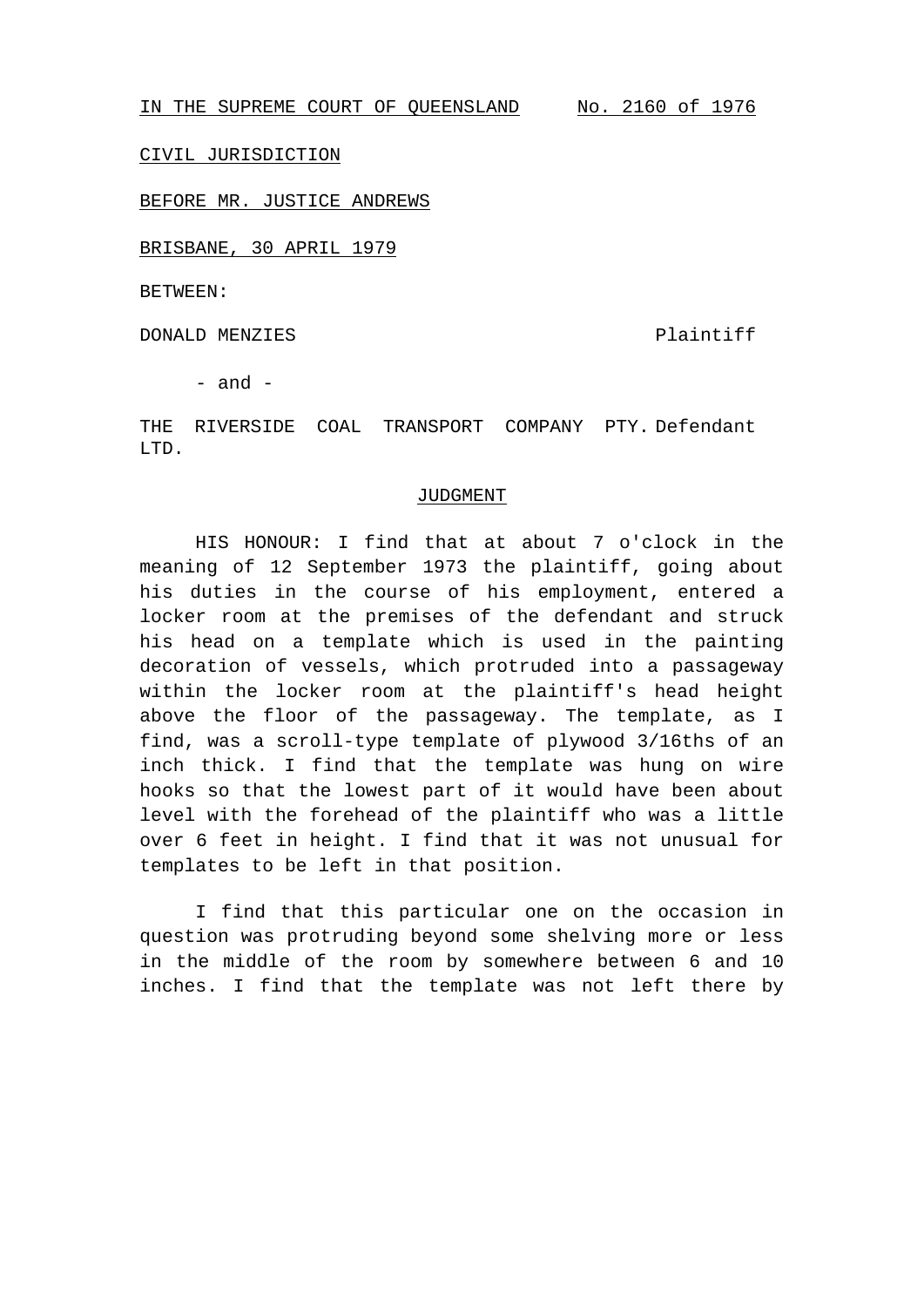the plaintiff. I find that, generally speaking, templates left more or less in that position would have been placed there by the plaintiff, but this was not invariably so, and to leave one protruding into the passageway in the position which I have described, in my view, was negligent.

It has been suggested that the plaintiff was guilty of contributory negligence in failing to keep a proper lookout to protect his safety, but in my view he behaved reasonably in the circumstances and could not be said not to have been keeping a proper lookout. There were alight in the room fluorescent lighting tubes or Neon lighting tubes which were quite bright and would have had a distracting effect and tended, to cause one proceeding along the passageway where the plaintiff was struck to look down rather than up. In the result, he suffered a slight injury which had rather dramatic consequences for him for a time, and which affected his health materially for a time causing him loss and pain and suffering, and interference with his capacity to enjoy life. I find that the only injury sustained by the plaintiff directly was a slight abrasion above the eyebrow on his forehead.

The reaction of the plaintiff to the injury was most unusual. He has for most of the time since, except during a period of about seven months to which I will refer, suffered pains in his head, neck, arms, legs and, indeed, in numerous parts of his body, complained of by him in great detail, but which in my view have no physical connection with the slight bump on the head suffered by him in September 1973.

He was predisposed to neurotic and obsessional reaction to an injury of this kind. This is a major contributing factor to the condition in which he finds himself now. I find also as a matter of probability that during the short period after he sustained this injury, and possibly even at the time that be suffered it, he was exhibiting symptoms of a condition known as thyrotoxicosis. This is a condition which has added to and prolonged his symptoms and, in my view, is contributing to them now in a most material way.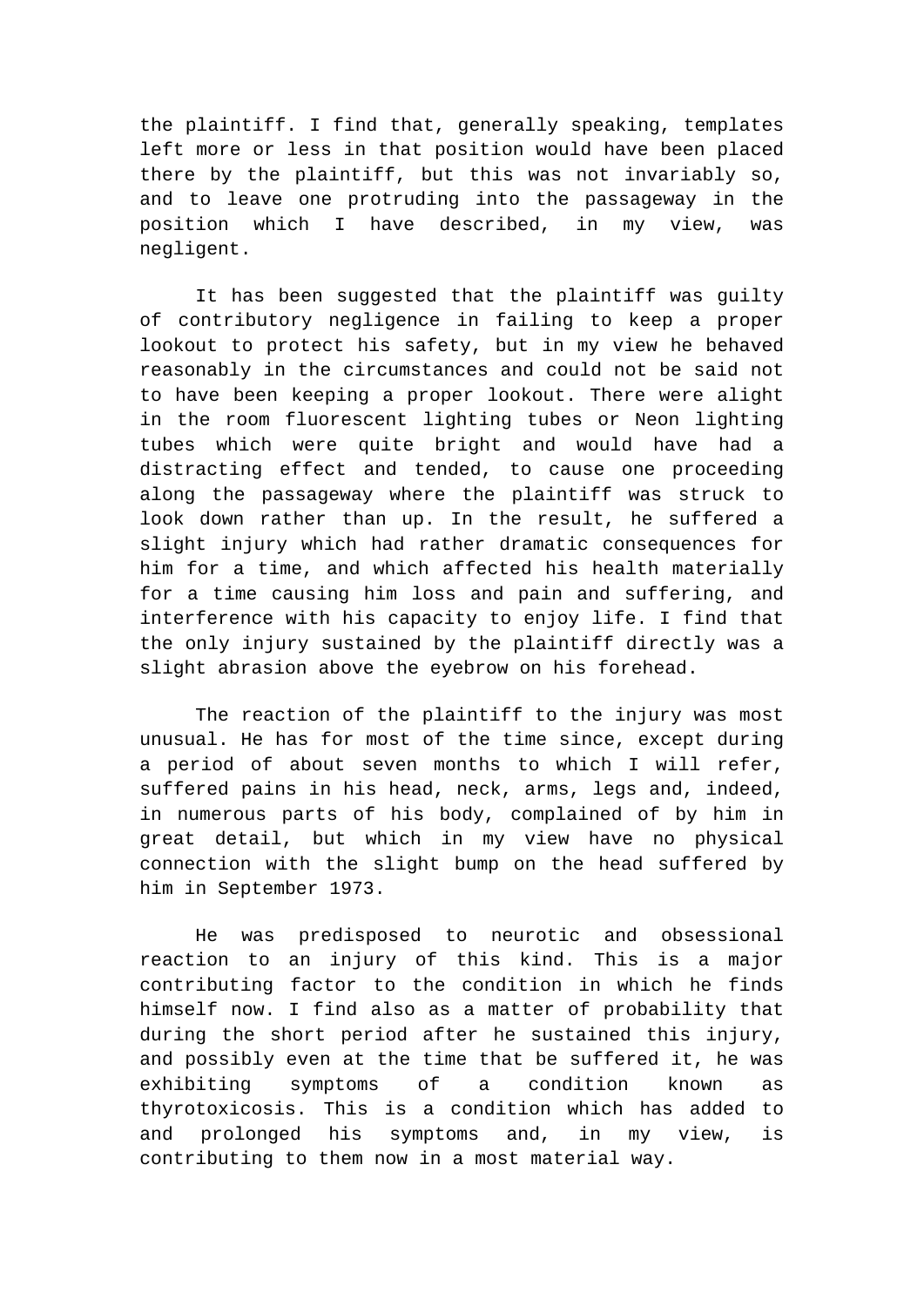Between September 1973 and May 1974 - about 15 May, I think it was - he was mostly off work. During this time his actual loss in terms of pay was something of the order of \$1,400 or \$1,500, but I am not satisfied that the accident was the sole contributing factor in the cause of this loss, I think that in the early period it was the major factor, and for that reason I think that, doing the best I can, an amount of about \$1,000 is a reasonable sum to compensate him for interference with his capacity to earn at that time.

In addition, I find also that up until that time his pain and suffering and the clear interference with his capacity to enjoy life was in a substantial way attributable to the injury and the response to it. However, he was able to return to work in May 1974, and he remained at work until December 1974. He was complaining of symptoms similar to those which beset him now, and was discovered to be suffering from the condition of thyrotoxicosis and was treated for it. Subject to the need, after reasonable treatment, for his being sustained with dosages of medicaments, he has recovered from the condition of thyrotoxicosis. Now, it seems to me that the persistence of symptoms, except in quite a minor way, has not been shown to be attributable to his original injury rather than to the thyrotoxicosis which continued in him to produce the symptoms, initially triggered off by the injury sustained on 12 September 1973. A good deal of what I find depends upon the interpretation of medical opinion. It may be indeed thought to be presumptuous of a person trained in the law to be interpreting the medical opinions of respected doctors, but of course, that is the duty that is thrown upon us, and I have to do the best that I can with their evidence. Interpreting it as I can, I find that there is not a great deal of effective difference of opinion among the doctors. There may be some slight variations in emphasis, but generally speaking it is my view that the opinions that I have expressed and the findings which I have indicated represent a fair interpretation of the evidence.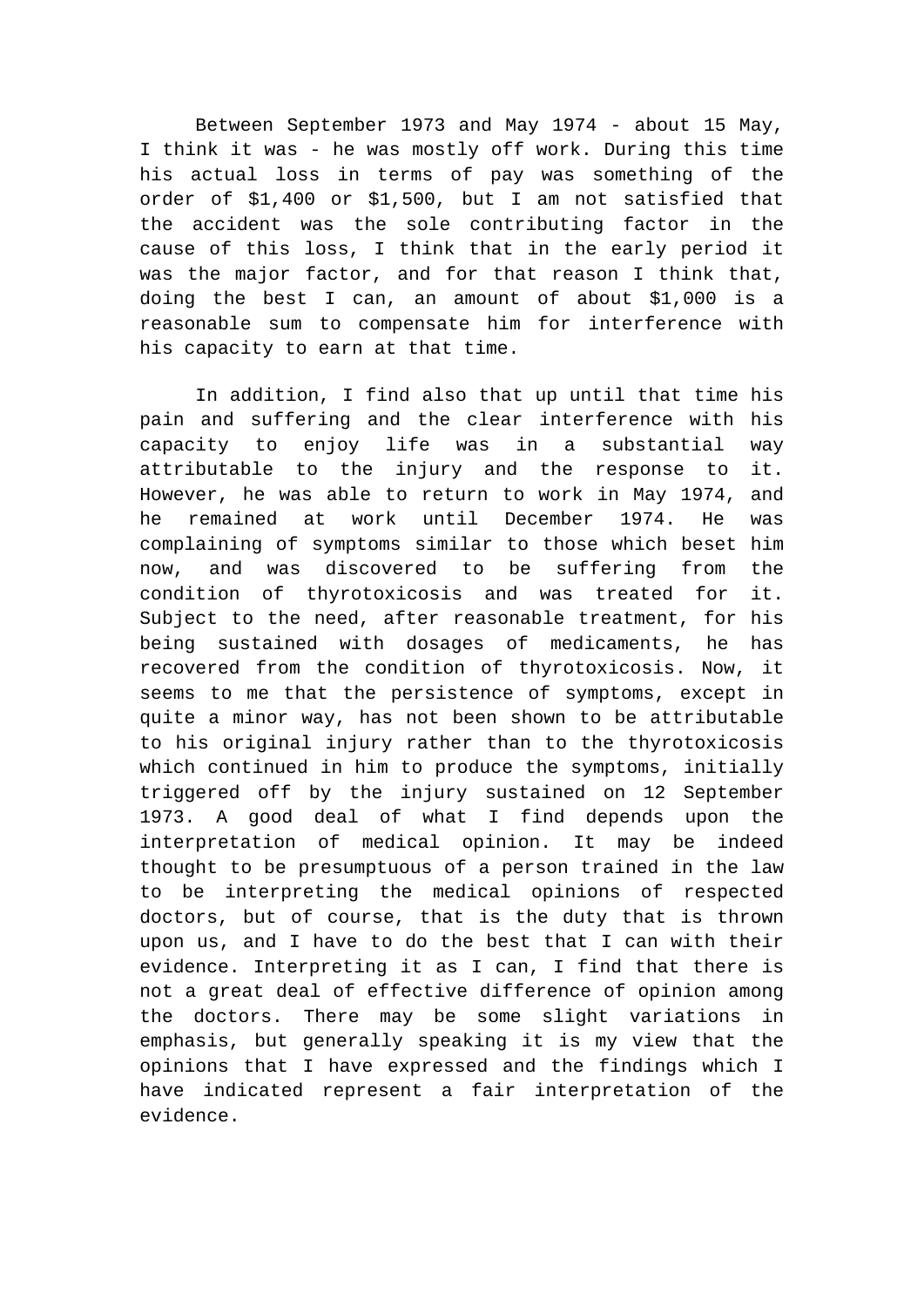Now, he has said that during that seven-month period between May 1974 and December 1974 his symptoms continued, but he was taking pain-relieving medicaments and there didn't seem to be much doctors could do for him. So far as his credibility is concerned, I take two views of him; as a man who records events, I regard him as basically a truthful person. I regard him also as basically a decent art honest man, but he has had an obsessional reaction to his injuries, and as to his description of them and the continuance of his symptoms I find I have less confidence in him as a witness. This is not a reflection on his truthfulness but a view I have of the symptoms which he manifests of hysteria, hypochondriasis or obsessional anxiety, and depression. In my view on the whole of the evidence, it seems likely that what was occurring to him between May 1974 and December 1974 was predominantly to be ascribed to the condition of thyrotoxicosis. I think that his symptoms since then can predominantly be ascribed to his response to the illness of which he then suffered and the symptoms from which he then suffered. I have been persuaded also by the evidence, common as I recall it to all the doctors - or if not, then to most of them - that the finalisation of this litigation will improve his condition. I am satisfied on the medical evidence that when this case has been completed and the issues have been wrapped up so to speak, he will begin to feel better.

Now, in all those circumstances it seems to me that the claim becomes a modest one. It is a case which naturally occasions a judge a deal of difficulty and not a little frustration to see a man, with no immediate physical cause of his injuries, suffering so much because he has had a thoroughly miserable time and has a thoroughly miserable time at the moment. However, doing the best I can for him and bearing in mind the need to be just to the defence in a case of this kind, I think overall that a sum of \$5,000 would be adequate to compensate him for the injury sustained by him in September 1973 and for the consequences as they continue to the present time, as referred to by me in a quite minor way.